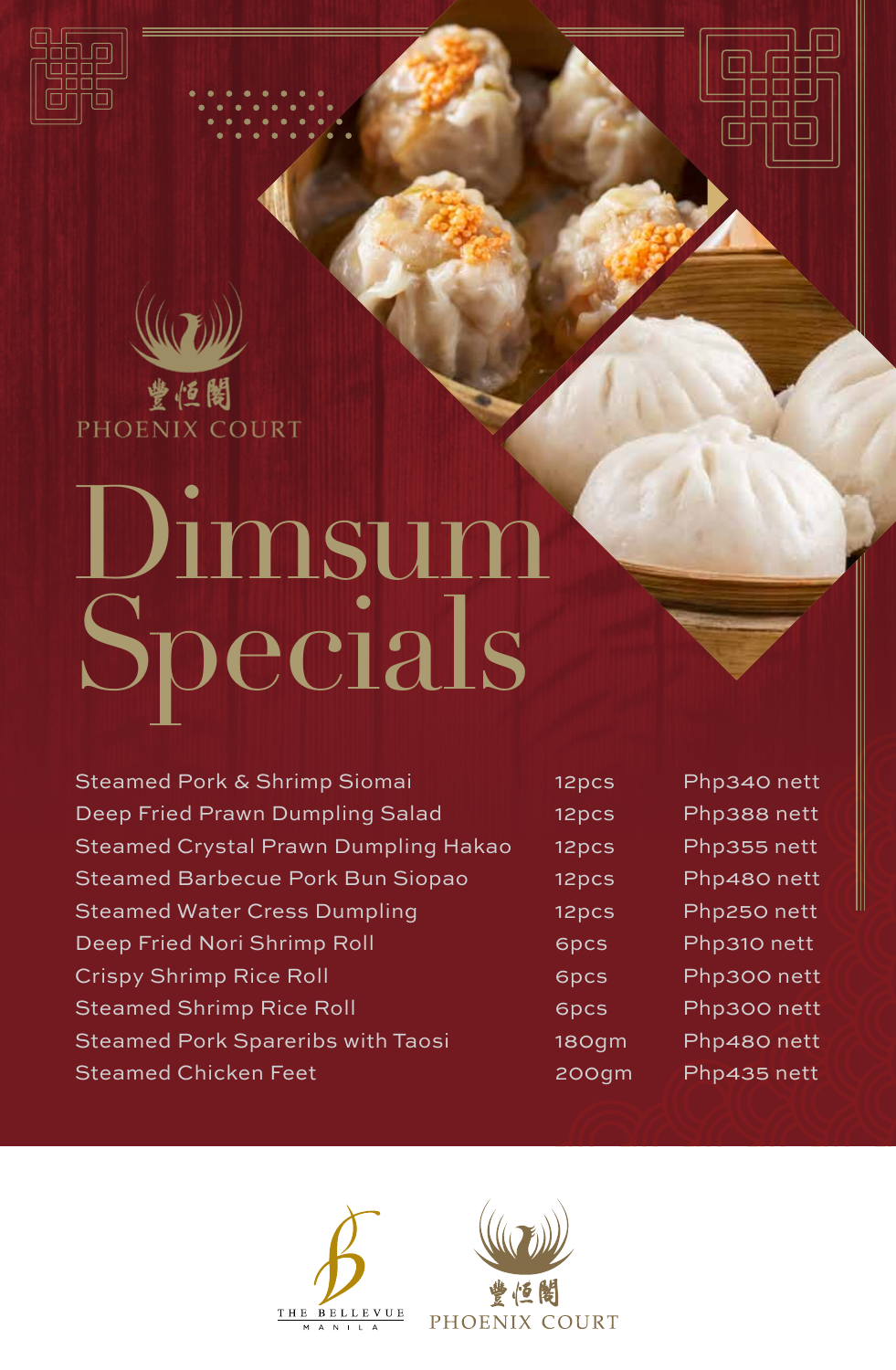**Set Meal**



**Php2,500 per set** Good for 3 to 4 persons

# **All Set Meals include FREE 6 pcs Butchi and 1.5 L Coke**

(Promo is available from April 5 - 18, 2021 only)

### **Set 1**

Steamed Pork & Shrimp Siomai Steamed Crystal Prawn Dumpling Hakao Crispy Chicken with Salted Egg Yolk Stir-fried French Beans with Pork & Crispy Mushrooms Stir-fried Beef with Oyster Sauce Yang Chow Fried Rice

### **Set 2**

Steamed Water Cress Dumpling Deep-fried Prawn Dumpling Salad Two Varieties of Chicken Broccoli with Egg White Sweet & Sour Pork Fried Rice with Chicken & Salted Fish

### **Set 3**

Crispy Shrimp Rice Roll Steamed Barbecue Pork Bun Siopao Chicken with Orange or Lemon Sauce Braised Mixed Vegetables (Lo Han Chai) Deep-fried Pork Ribs with Salt and Pepper Fried Rice with Fish Dace

## **Set 4**

Steamed Pork & Shrimp Siomai Deep-fried Nori Shrimp Roll Braised Chicken with Black Bean sauce Sauteed Seasonal Vegetables Beef Tenderloin with Black Pepper Egg Fried Rice "Hokkien" Style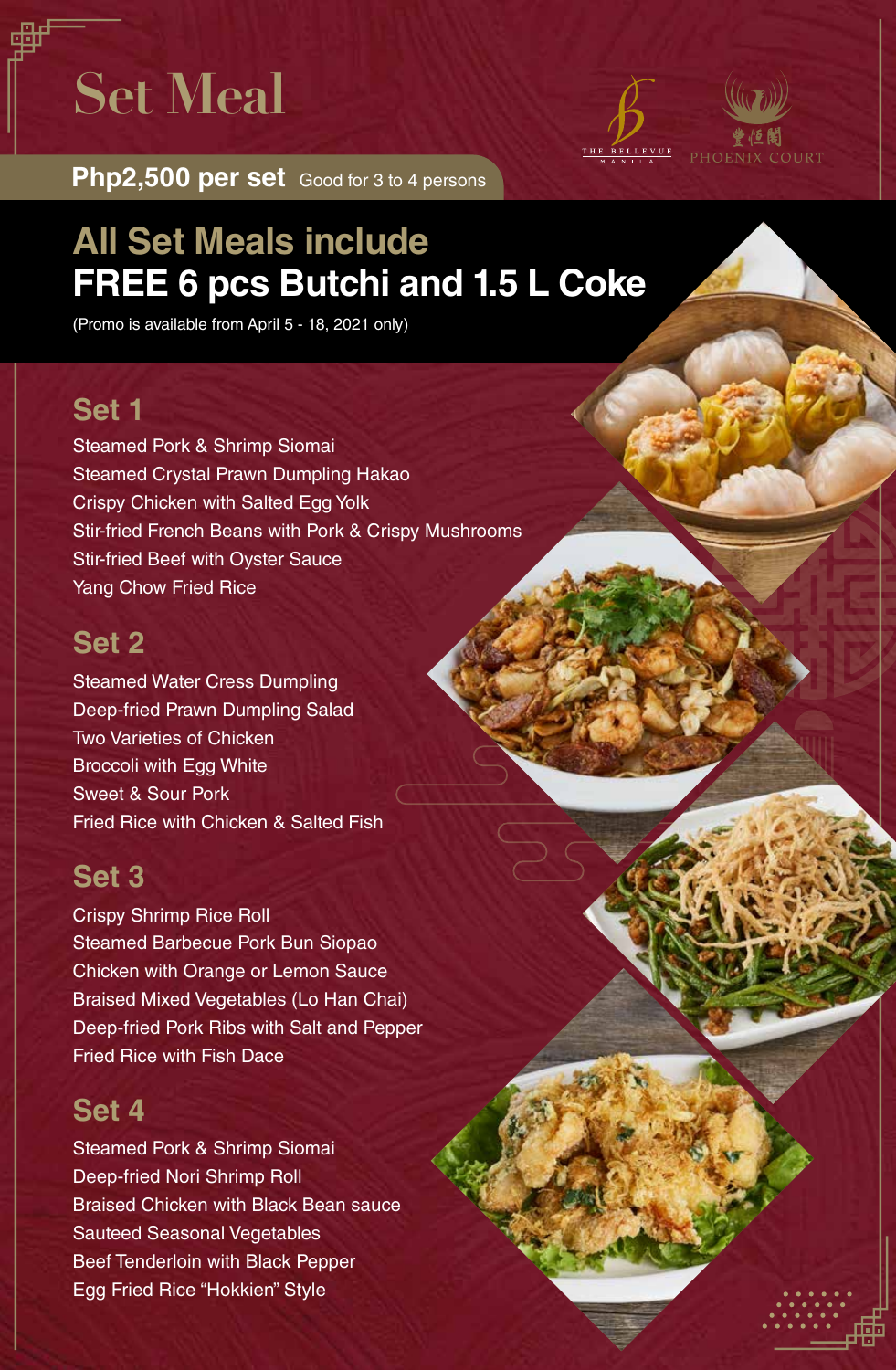# **A la carte Menu**

#### **PORK**

Sweet and Sour Pork Deep-fried Pork Ribs with Salt and Pepper Roasted Honey Pork Crispy Lechon Macau

#### **CHICKEN & DUCK**

Roasted Soya Chicken **Braised Chicken with Black Bean Sauce** Deep fried Chicken with Salted Egg yolk Sweet & Sour Chicken Roasted Duck Hong Kong style Roasted Peking Duck

- HALF - WHOLE

#### **BEEF**

Quick-fried Beef tenderloin with black pepper Braised Beef Brisket in hot pot Pan-fried Beef Tenderloin with XO Sauce

#### **VEGETABLES**

Stir-fried French Beans with Minced Pork and Crispy Mushrooms Broccoli with Egg White Braised Mixed Vegetables (Lo Han Chai) Szechuan Mapo Bean Curd (Mapu Tofu)

Php480 nett Php610 nett Php502 nett Php687 nett

Php502 nett Php534 nett Php491 nett Php458 nett Php861 nett

Php2,048 nett Php4,096 nett

Php719 nett Php610 nett Php719 nett

Php567 nett Php567 nett Php512 nett Php480 nett

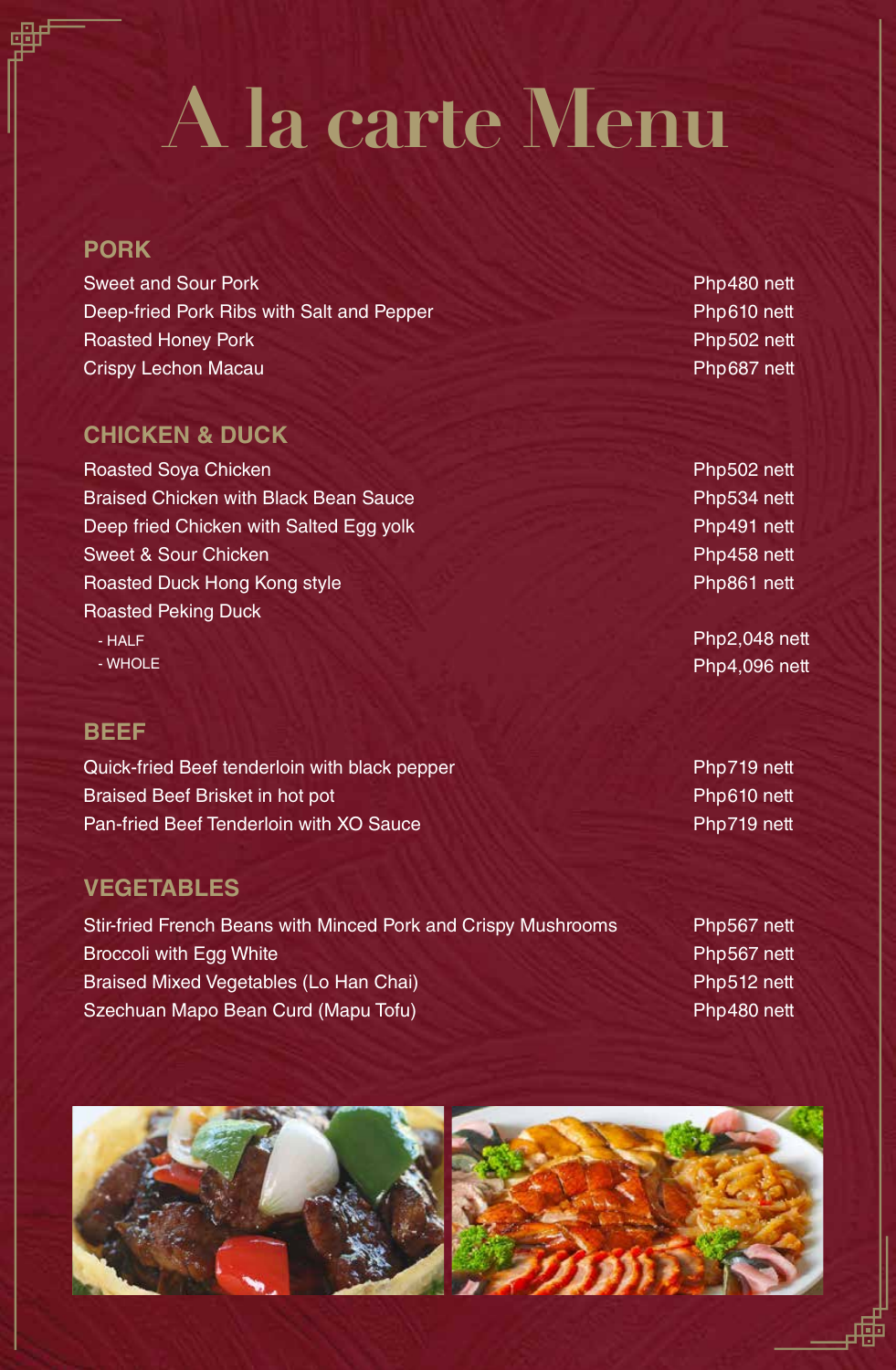# **A la carte Menu**

#### **FRIED RICE & NOODLES**

Yang Chao Fried Rice Fried Rice with Chicken and Salted Fish Pan-fried Crispy Noodle with Seafood Braised E-fu Noodle with Seafood Stir-fried Hofan 'Char Kuey Teow' Stir-fried Bihon Noodle (Singaporean Style)

#### **DESSERT**

Mango Sago with Almond Jelly Chilled Almond Bean curd with Fruit Cocktail Deep fried Sesame Ball 'Butchi' (4 pcs)

#### **CAKES & PASTRIES**

Chocolate Truffle cake Patres Superbia Belgian Chocolate cake German Chocolate cake Desire Cheese cake

#### **CAKES & PASTRIES**

Ube Ensaymada Malolos Ensaymada Leche Flan Ensaymada Chocolate Ensaymada Plain Ensaymada

Php480 nett Php480 nett Php709 nett Php698 nett Php676 nett Php567 nett

Php175 nett Php175 nett Php153 nett

Php1,500 nett Php1,500 nett Php1,500 nett Php1,500 nett Php1,500 nett

Php95 nett Php95 nett Php95 nett Php95 nett Php85 nett